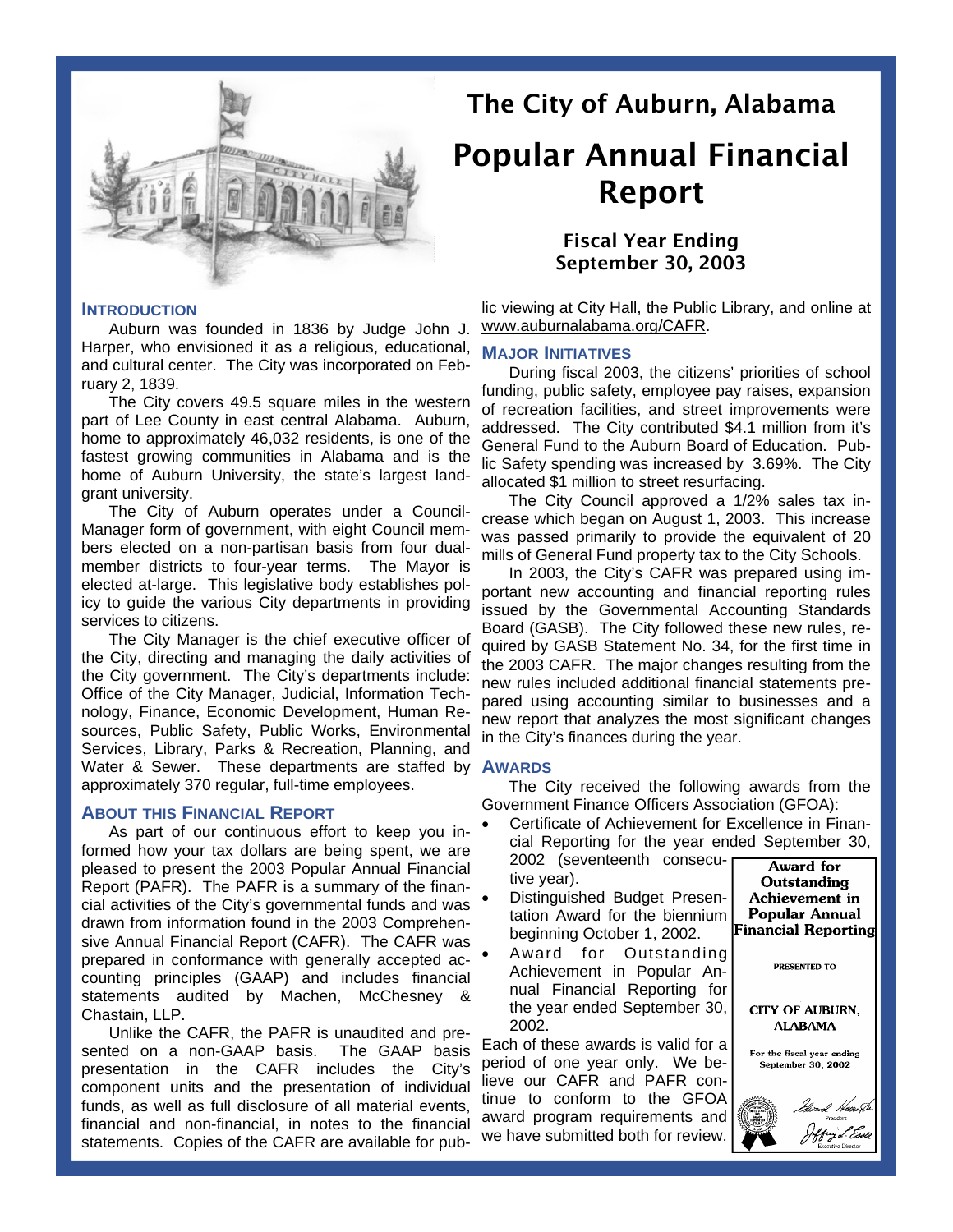# **FINANCIAL HIGHLIGHTS**

- ♦ The City's *combined* net assets at September 30, 2003 totaled \$18.8 million.
- Total revenues for all governmental funds were \$45 million.
- Total spending for all governmental funds was \$48 million.
- The General Fund revenues totaled \$36 million.
- Expenditures in the General Fund totaled \$36.7 million.
- Sewer Fund revenues totaled \$6.4 million.
- Spending in the Sewer fund totaled \$4.6 million.
- The City appropriated \$4.1 million from the General Fund to the Auburn Board of Education, an increase of 5% over the previous year.

### **TYPES OF FUNDS**

### **GOVERNMENTAL FUNDS**

Most City services and projects are accounted for in a general category referred to as Governmental Funds. These brief descriptions should provide you with a better understanding of the accounts.

- ♦ The **General Fund** accounts for revenues and expenditures associated with the general operations of the City that are not required to be accounted for in separate funds.
- ♦ **Special Revenue Funds** account for proceeds of specific revenue sources that are legally restricted for specific purposes (e.g. streets and schools).
- ♦ **Debt Services Funds** account for the payment of principal and interest on long-term debt. Revenues for these funds are from taxes and other operating revenues, some of which are pledged specifically to repay certain outstanding bond issues.
- ♦ **Capital Projects Funds** account for the financial resources used for the construction and/or acquisition of major capital facilities.

#### **PROPRIETARY FUNDS**

Proprietary Funds account for activities the City operates similar to private businesses. The City of Auburn has two proprietary funds: the Sewer Revenue Fund and the Industrial Park Fund.

The PAFR focuses on the two funds of most interest to citizens: the General Fund and the Sewer Revenue Fund.

# **THE GENERAL FUND**

#### FUND BALANCE

Fund balance is the excess of what the City owns (assets) over what the City owes (debts or liabilities). The Council has established a goal for maintaining the fund balance in the General Fund at not less than 6% of budgeted expenditures. The City has consistently exceeded this goal; the unreserved and undesignated fund balance at September 30, 2003 (\$9.2 million)stood at 25% of expenditures. In addition, the Council has designated \$4.2 million of the General Fund balance as a Permanent Reserve Fund for use only in the event of a natural disaster or other catastrophic event.

# GENERAL FUND REVENUES

General fund revenues increased 6.86% over the previous fiscal year to \$36.0 million. A breakdown of the composition of the revenues is provided below.



Sales & Use tax revenue increased by \$1.43 million ( $\uparrow$ 11%) over FY 2002. This increase in the City's largest single revenue source was primarily the result of population growth and expanded retail sales. Another important factor was an increase in the City sales tax rate from 2.5% to 3.0%, effective August 1, 2003. Eliminating the effect of the rate increase, sales taxes increased 6.8% over the prior fiscal year. Auburn also saw similar growth in occupational license fees  $($ 11.6%), lodging taxes  $($ 13.0%) and rental and leasing tax  $($ 122.1%). These revenue growth trends reflect the expanding population of the City of Auburn and its economic base.

#### GENERAL FUND EXPENDITURES

General fund expenditures totaled \$36.8 million; \$2.7 million under budget. The following chart details the way resources from the General Fund were used:

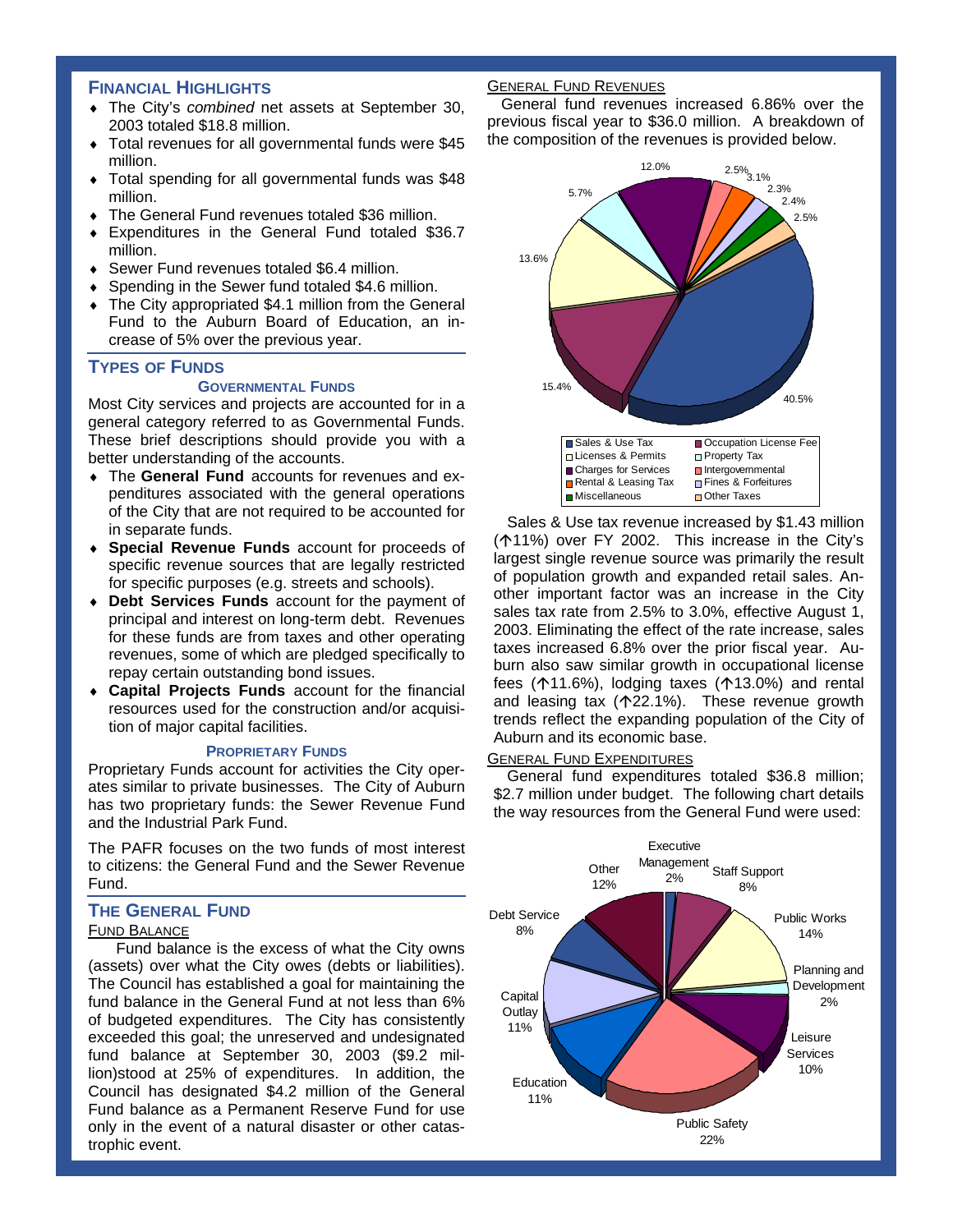Total General Fund operating expenditures for all departments were under budget by \$958,963. This favorable result is typical for Auburn and results from management's active use of the budget to control expenditures. All departments, except Public Safety and Economic Development, came in under final budget.



**City Departments Show Controlled Spending**

Debt service expenditures of \$2.4 million were over the final budget by 15.8% due to interest paid on a line of credit opened late in the fiscal year. Capital outlay expenditures were significantly under budget (\$1.8 million and 31.3% under budget) due to delays in approval from the State of Alabama Department of Transportation on various infrastructure projects.

#### **THE SEWER REVENUE FUND**

The City's Sewer Revenue Fund has experienced steady revenue and net income growth in response to the expanding customer base. Late in FY 01, the City deprivatized the wastewater treatment plants to enable the expansion of treatment capacity. As a result of the change in ownership, operating cost has decreased while depreciation and interest expense has increased.



**Sewer Revenue and Expenses**

## **ECONOMIC GROWTH**

Auburn's growth is the main contributor to the increase in assessed property values within the City. Other factors include higher median income levels, a well-respected school system, and planned growth, which allows proper zoning to protect property values.



The strength of the City's growth is illustrated by the growth in building permits. The chart below shows the increases in building permit valuations and in bank deposits within the City for the last 10 years.



# **BOND RATING**

The City received its most recent bond rating in August 2002. The City's rating from Moody's Investor's Service is Aa3; Standard & Poor's rated the City AA-. The "double A" rating is reserved for organizations characterized by competent management, stable economies, and manageable debt levels. Together with bonds rated triple A, they comprise what are generally known as investment grade bonds. An obligor rated "double A" is judged to have a very strong capacity to meet its financial commitments. With bond issuances planned during fiscal 2004, the City will be requesting a review of these ratings from both national rating agencies.